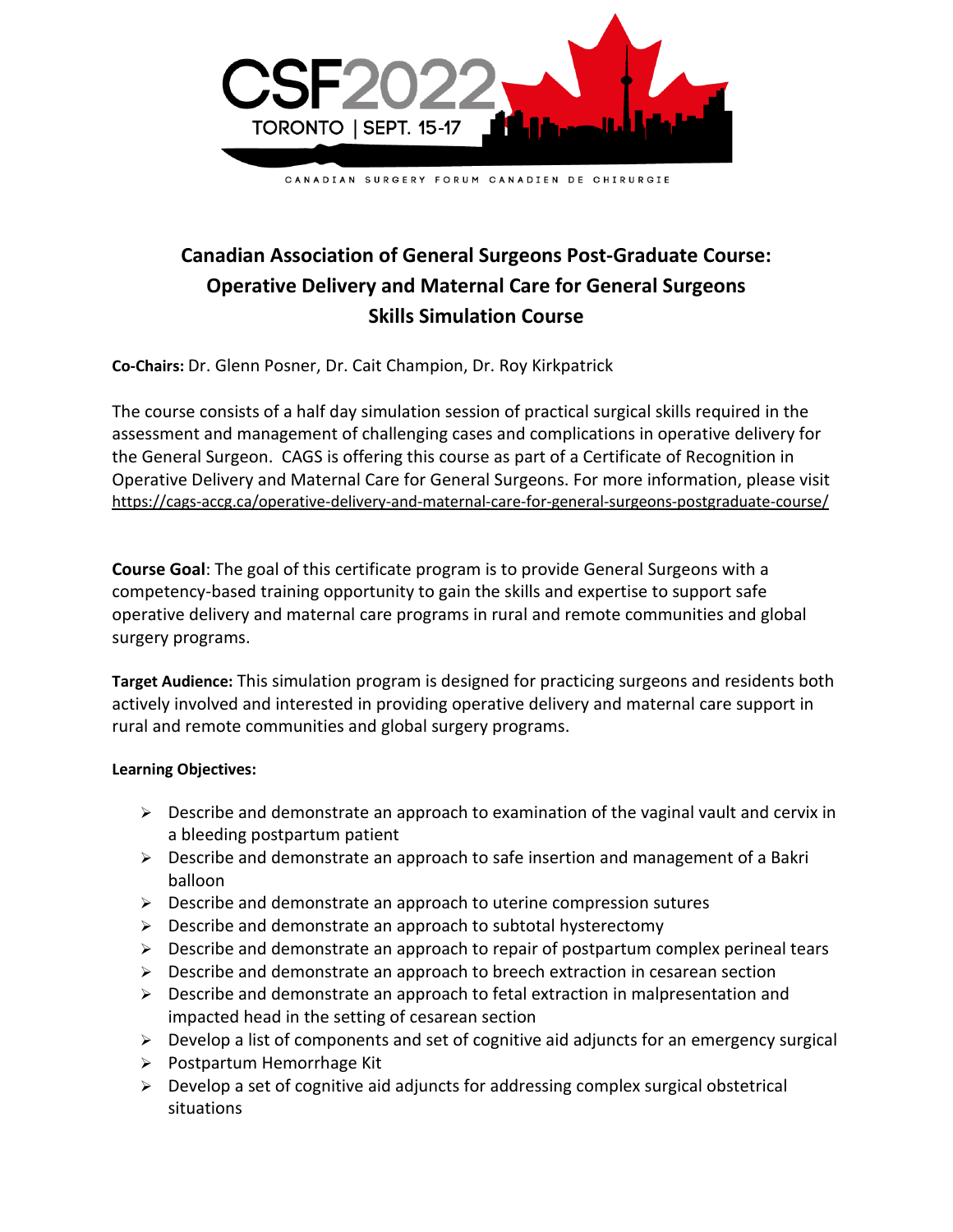

## **Agenda:**

08:15-08:30 – Introduction

08:35-09:35 – Surgical skills in managing postpartum hemorrhage

- $\triangleright$  Examination of the vaginal vault and cervix in postpartum hemorrhage
- $\triangleright$  Insertion and management of a Bakri balloon
- ➢ Uterine compression sutures
- ➢ Subtotal hysterectomy

09:35-9:50 – Break

09:50-10:50 – Skills in managing complex extractions & situations

- ➢ Breech extraction
- $\triangleright$  Malpresentation extraction
- $\triangleright$  Impacted head extraction
- ➢ Symphysiotomy
- $\triangleright$  Repair of complex perineal tears

10:50-11:05 – Break

11:05-12:05 – Creating toolkits and cognitive aids for quality improvement

- $\triangleright$  Components of a PPH kit
- $\triangleright$  Cognitive aids in managing PPH
- $\triangleright$  Cognitive aids and team approaches in managing complex surgical obstetrical situations

Trigger video for discussion

12:05-12:15 – Course Wrap-Up

## **References:**

Posner, G., Dy, J., Black A., and Jones, GD. (2013) Oxorn-Foote Human Labor and Birth (6e). McGraw-Hill.

**Accreditations:** This event is an Accredited Simulation Activity (Section 3) as defined by the Maintenance of Certification Program of the Royal College of Physicians and Surgeons of Canada and approved by Canadian Association of General Surgeons. You may claim a maximum of 4 hours.